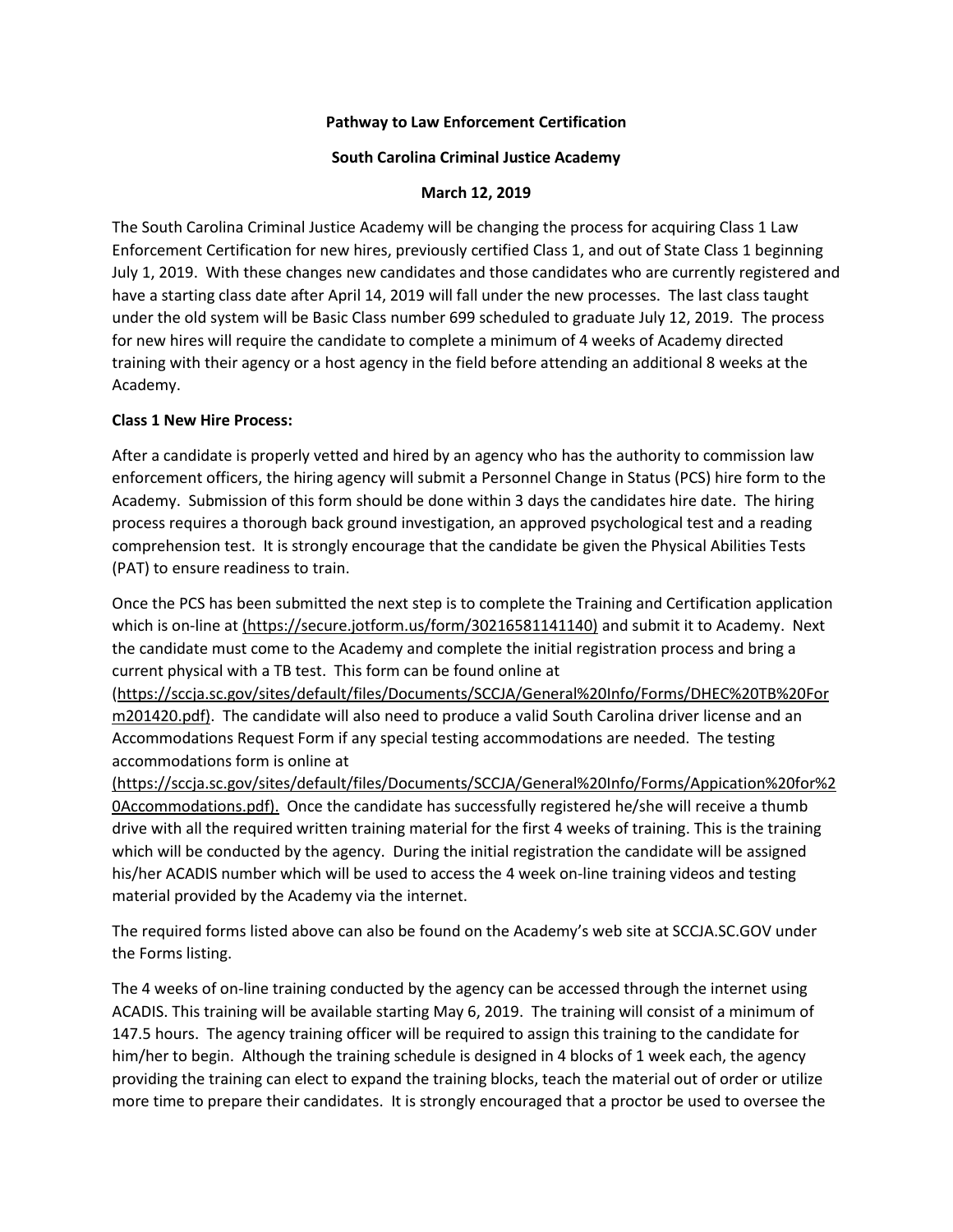candidates during this training and the proctor should be Basic Instructor (BID) certified. Each 1 week block has a written test that must be taken and passed with a minimum score of 70% before the candidate is eligible to proceed. Make sure that all the training assigned to a particular block is covered thoroughly before the candidate takes the test. During the course of instruction should candidates have a question which the proctor cannot answer they can submit that question to the Academy to be answered. Submit your question to [preacademy@sccja.sc.gov.](mailto:preacademy@sccja.sc.gov) An instructor will get back to you by the next working day. Be sure your question is detailed, complete and includes your name and department. If a candidate fails a test he/she will be able to retest but only after a minimum of 5 working days has elapsed. This will allow the candidate adequate time to restudy the material and prepare for the retest. There is no limit on the number of times a candidate can retake these 4 test. However, the candidate must have acquired his/her certification within 1 year of their employment with the agency. (SC Code of Laws 23-23-40) Additionally, some areas of instruction will require hands on training with proficiencies. These classes should be conducted by certified firearms instructors, defensive tactics instructors and traffic instructors etc. It will be beneficial if the individual conducting or proctoring any of the training has a high level of experience and expertise on the subject matter.

Once the candidate has successfully finished the 4 week blocks of training and has passed the subsequent cumulative and PAT test, he/she is eligible to attend the 8 week Academy BLE session for the additional required training and testing. The first 8 week session will begin July 8, 2019 and continue with sessions starting every 2 weeks.

The agency's training officer will need to register the candidate to take the cumulative written test, which will encompass all of the training material covered in the 4 week blocks, and the physical abilities test (PAT) at the Academy. Both these test will be administered during each session. The cumulative written test must be passed with a minimum score of 70% and the PAT standard is 2 minutes and 6 seconds. If the candidate passes both of these test he will be registered and given a report date for the next available 8 week session at the Academy. If the candidate fails either the cumulative test or the PAT this will count as a failure with the Academy. The candidate will return home to be remediated by his agency before his next attempt at either or both test. A minimum of 4 weeks will be required before the candidate can retest. If the candidate fails on his/her second attempt they will not be allowed to retest for 1 year.

The cumulative and PAT sessions will be available beginning Wednesday June 5, 2019 with sessions starting at 0900 hours and 1330 hours. Candidates need to report to the Academy at least 30 minutes prior to the start of each session. Sessions will be scheduled every Wednesday to facilitate registering officers currently in or entering this segment of the training process.

Candidates who successfully make it to the 8 week training and testing session at the Academy will be expected to demonstrate their capabilities and skills over all areas of training they have received from their agency and will receive at the Academy. This will be accomplished through written test, proficiencies, and scenario based exercises during the 8 week session at the Academy.

Once the candidate has successfully completed the 8 week session at the Academy he/she will receive their certification as a Class 1 Officer in South Carolina.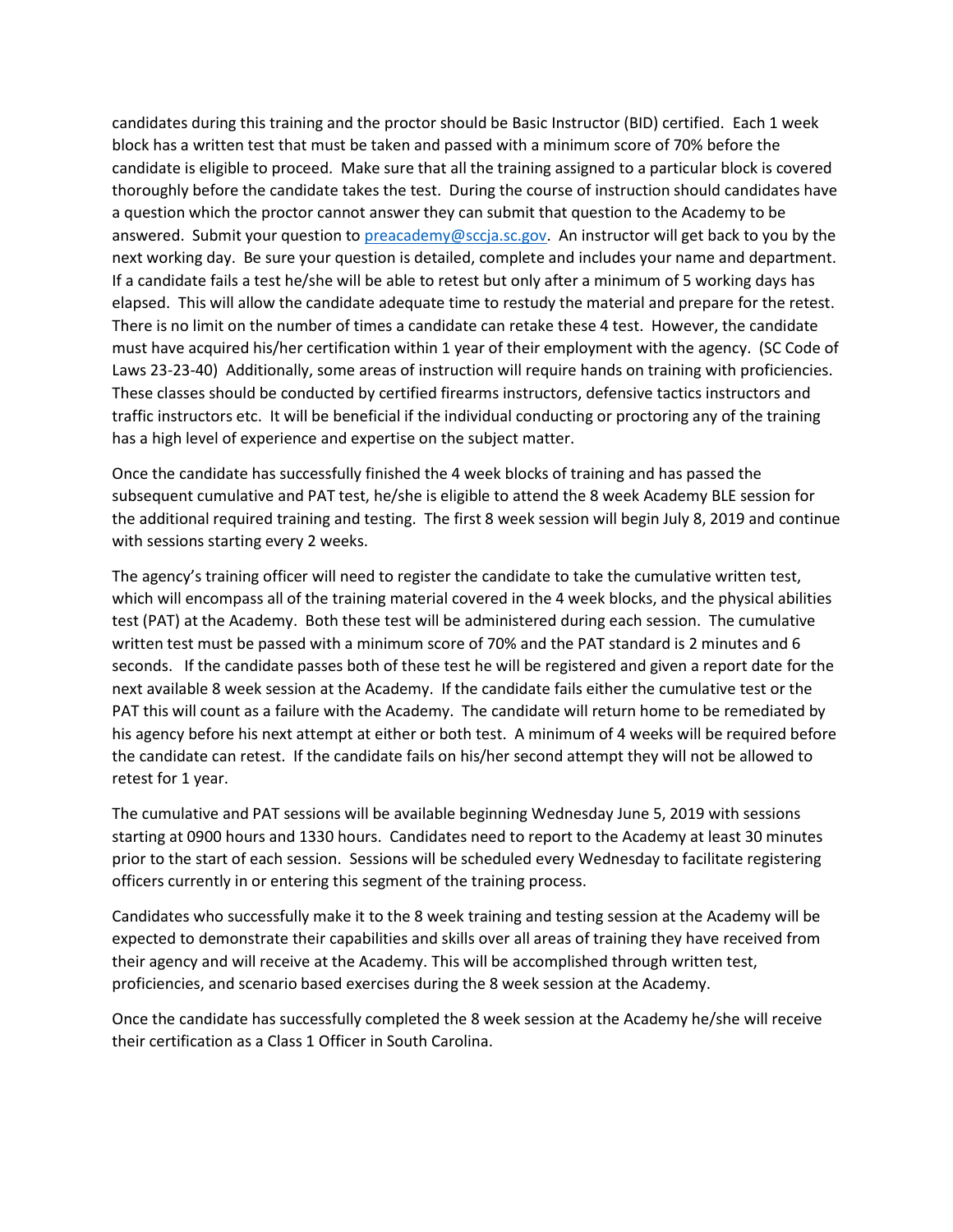#### **Recap:**

Outlined is the process from start to finish for New Class 1.

- Agency vets and hires new candidate and sends PCS to Academy
- Candidate comes to the Academy for initial registration
- Candidate receives ACADIS number and thumb drive with the 4 week blocks of training material
- Agency training officer assigns on-line 4 week training blocks through ACADIS to candidate
- Candidate successfully completes 4 week training blocks
- Training officer registers candidate online for cumulative test and PAT session
- Candidate returns to the Academy to take the cumulative test and run the PAT
- Candidate who successfully completes the cumulative test and PAT is assigned a date to report to the Academy for 8 week training and testing session.
- Candidate successfully completes 8 weeks at the Academy and receives certification.

**Candidates that fail the Cumulative/PAT test or test and proficiencies administered during the 8 week session at the Academy twice, will not be eligible to reapply for the Academy until 1 year from their second failure date.** 

# **Class 1 Previously Certified and Class 1 out of State:**

An officer who has terminated from law enforcement for more than 1 year but less than 3 years and is eligible to be hired can acquire his/her Class 1 certification in South Carolina by completing the following steps.

The hiring agency must vet and hire the candidate and send a PCS of hire to the Academy within 3 days. The candidate must come to the Academy and register for the Class 1 recertification program. The candidate is required to provide the same documents as a new hire in order to register. Once registered the candidate will receive his/her ACADIS number and a thumb drive consisting of the written training materials needed for the on-line training.

The on-line training program will consist of a minimum of 58.75 hours of legal subjects and firearms training. The agency training officer will assign these classes to the candidate through ACADIS. It is recommended that an agency representative proctor the training to ensure completion and to entertain any questions or concerns that might arise from the training. Upon completion of the training, the candidate will register to attend a written test and firearms/driving session conducted at the Academy. These sessions will be conducted once a quarter. The written test will consist of relevant questions from the on-line training material. The candidate must make 70% on the written test and pass all proficiencies associated with firearms and driving. Upon successful completion of all these requirements the candidate will be certified as a Class 1 Officer. If the candidate fails the cumulative test he/she will be required to complete all the requirements of a new hire.

If a previously certified officer has been out of law enforcement for more than 3 years he/she will complete all the requirements of a new hire.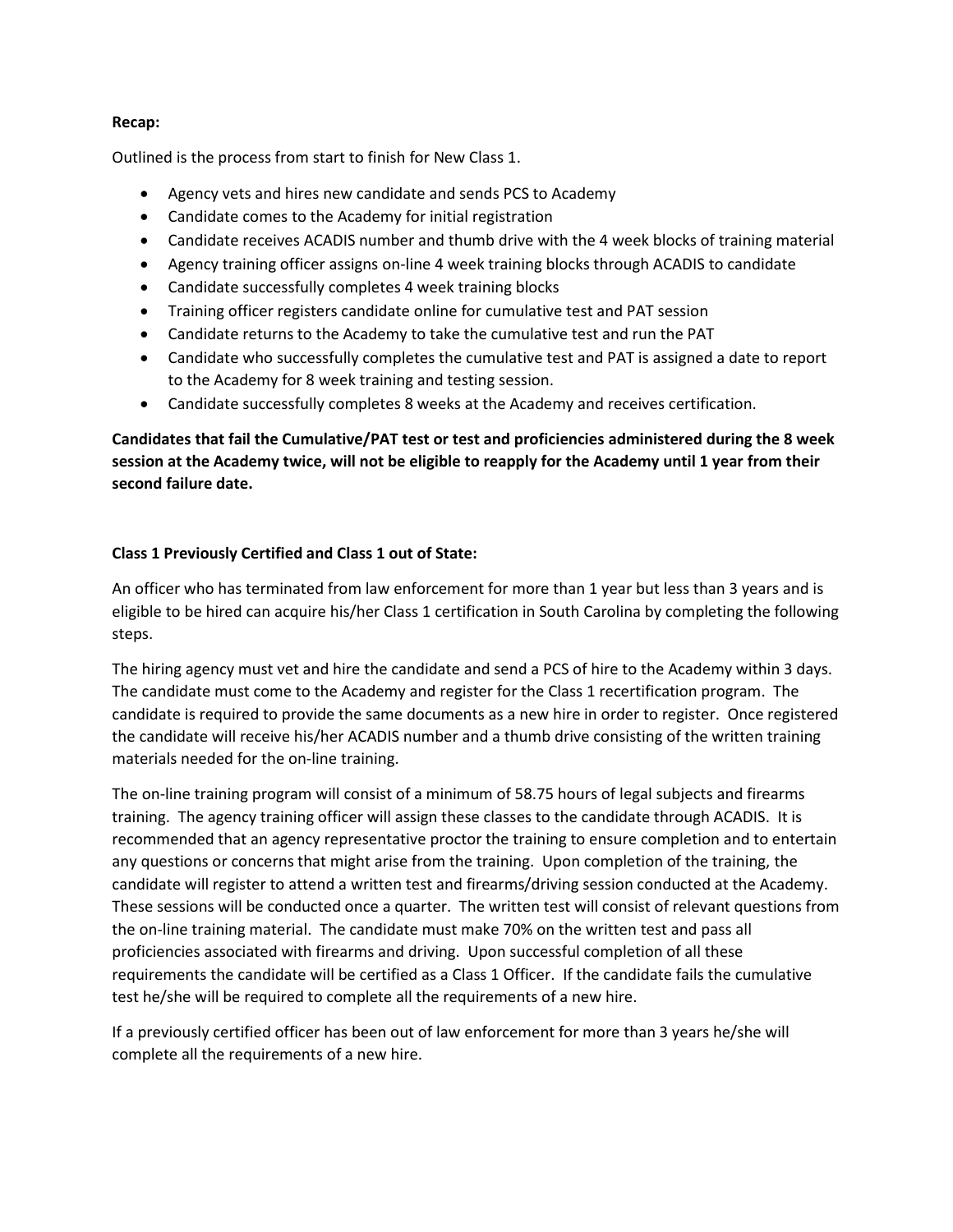Officers from out of State applying for certification will be held to the same requirements and standards as outlined above. However, the following additional documents are required for approval:

- Training Review Request Form for all candidates
- Certificate of Completion of a Basic Law Enforcement Course (BLE)
- Curriculum/Syllabus showing training hours and topics of completed BLE course
- A POST letter indicating certification status from the other state and a Letter of Good Standing from the candidate's current or last agency
- Federal Law Enforcement candidates will need to provide a certificate of initial training received (Federal Law Enforcement Training Course) and a Letter of Good Standing from last agency.

Training for previously certified and out of State Class 1 candidates will be available on-line beginning July 8, 2019.

## **Recap:**

Outlined below process for previously certified and out of State Class 1

- Agency vets and hires candidate and sends PCS to Academy
- Candidate comes to the Academy for initial registration
- Candidate will receives ACADIS number and a thumb drive with training material
- Out of State or Federal candidate must submit a Training Review Requests form and the appropriate supportive documents. All documents must be submitted, reviewed and approved before candidate can be certified.
- Agency training officer assigns Special Basic training block in ACADIS to candidate
- Candidate successfully completes training
- Agency training officer registers candidate for written cumulative Special Basic test, firearms and driver training session at the Academy
- Candidate successfully completes requirements and receives certificate

### **Class 3 Limited Duty:**

The agency hires and vets the candidate, and sends a PCS of hire to the Academy within 3 days. Then the agency sends the candidate to the Academy to initial register. The candidate is required to provide the same documents as a new hire in order to register. Once registered the candidate will receive his/ her ACADIS number and a thumb drive with the written training material for the on-line training sessions.

The on-line training sessions will consist of 51.75 hours of legal training. Additionally, if the candidate is going to operate an emergency vehicle or carry a firearm in the function of their duties a Firearms Qualification (FAQ) and/or Emergency Vehicle Operation (EVO) training attestation letter must be submitted from the agency. The attestation letter can be found at https://sccja.sc.gov/sites/default/files/Documents/SCCJA/General%20Info/Forms/Limited%Duty/%Firea rm%20Form.pdf. This training will be conducted at the agency level using the Academy approved firearms course and EVO training standards.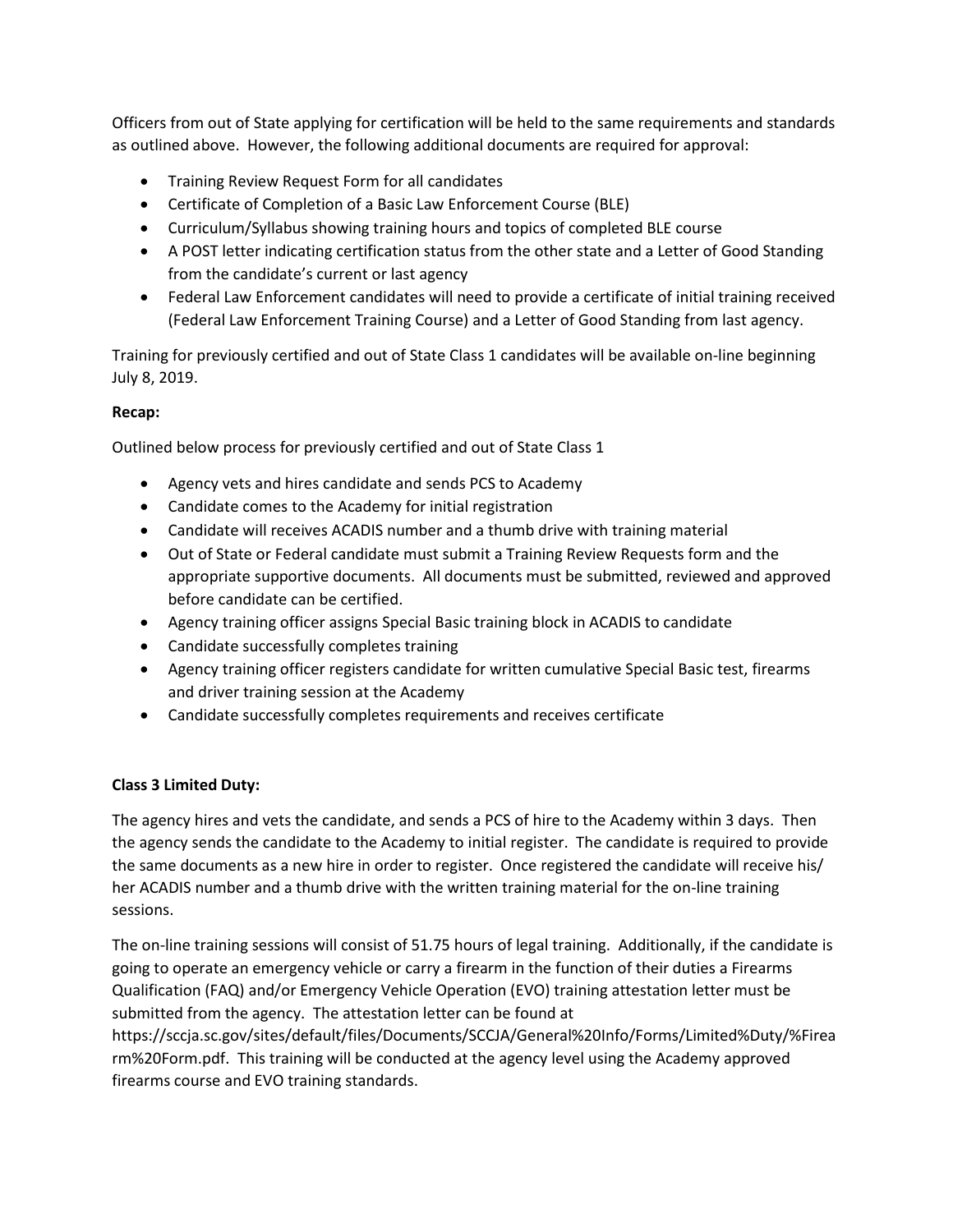After the candidate has successfully completed all the required training, the agency training officer will register the candidate to come to the Academy to take the Limited Duty cumulative test. This test will consist of all the material covered in the 51.75 hours of on-line training. If the candidate successfully passes the test with a score of 70%, and has satisfied all of the other training requirements listed above he/she will be given their Class 3 certification.

Training for Class 3 officers will be available on line beginning July 8, 2019.

## **Re-cap:**

- Agency vets and hires candidate
- Agency submits PCS within 3 days
- Candidate come to the Academy to register
- Candidate receives ACADIS number and thumb drive
- Agency training officer assigns on-line training sessions to candidate
- Candidate completes on-line training
- Training Officer registers candidate to take cumulative test
- Candidate passes test receives Class 3 certification if all other training requirements are met.

### **Important Issues:**

## **Department Training Officer:**

Every agency must have a designated training officer. The training officer will have the authority to assign the certification classes to the candidate in ACADIS. Additionally, he/she should track the progress of the candidate as they navigate through the training and certification process. The training officer is critical to ensuring the readiness of the candidate to successfully complete the training and acquire the desired certification. He/she is the first person who will have the opportunity to identify any learning or performance deficiencies the candidate exhibits. This will enable the training officer to coach the candidate and make appropriate recommendations to the candidate and the agency's administration.

# **Steps to Assign Four Week Block Training:**

- Training Officer logs into ACADIS portal at [\(https://acadis-portal.sccja.sc.gov\)](https://acadis-portal.sccja.sc.gov/)
- Highlight "Training and Events
- Choose "Browse or Sign Up for Training" this will be in the drop down menu
- Search for the class to be assigned
- Select the Assign Button next to the class to be assigned
- Choose "Assign training to people in my organization" on the next page
- Select person or persons you are assigning the class
- Click the "Assign Button" in the top right corner
- Student can now log into ACADIS click on Training Section of the portal home page
- Student Clicks on the training and the online video will start
- Access to ACADIS portal requires a user name (email address) and password be established

### **Note: Student must have a valid ACADIS number to be recognized in the system.**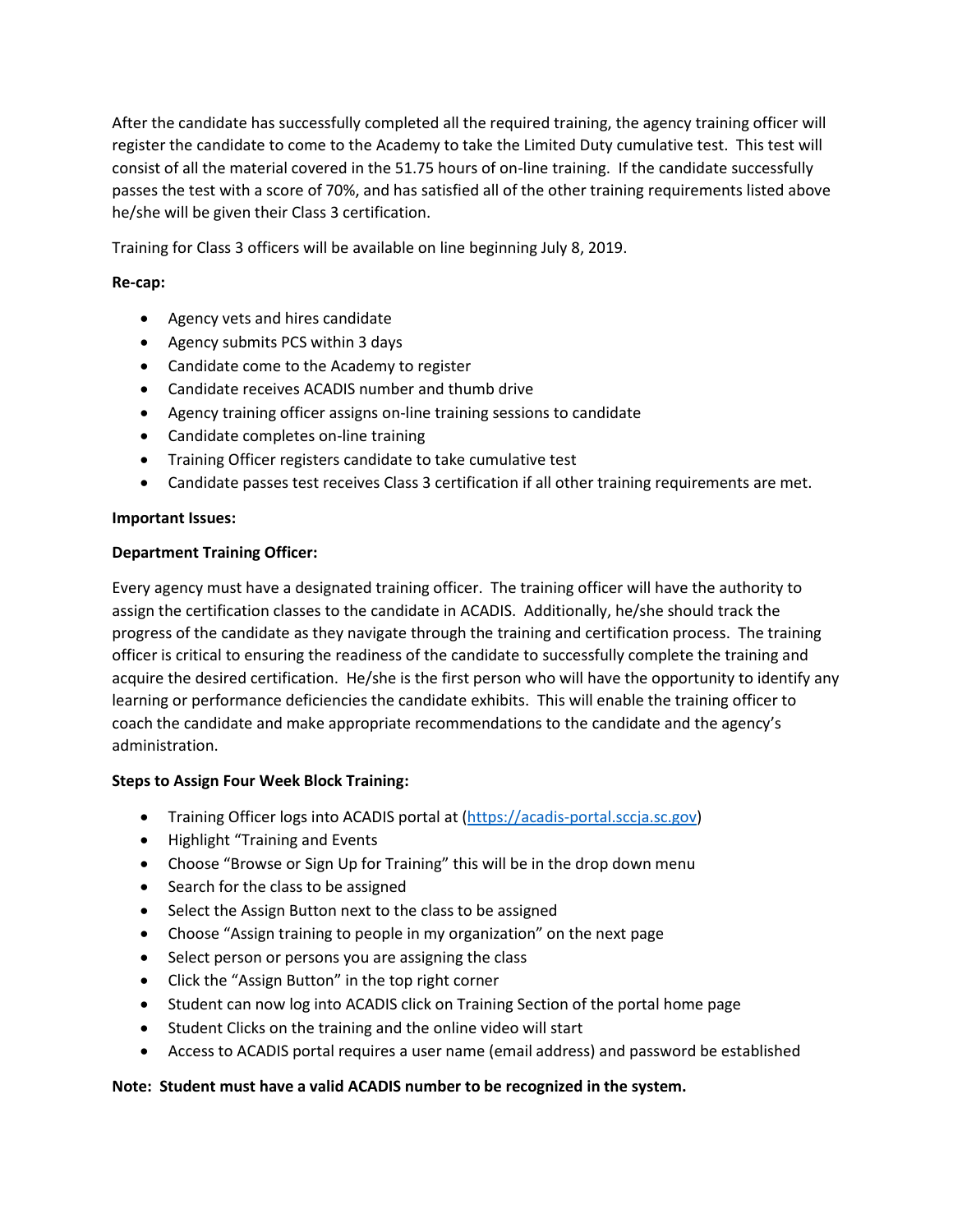### **Four Week Block Training Testing:**

After your candidate has registered at the Academy, four block test will be assigned and made available via the ACADIS portal. To access:

- Candidate enters his/her email address and password
- Each test will appear as a separate icon
- All test question link directly to performance objectives provided in training material
- Candidate is responsible for all training material both written and on-line
- Each test consist of 50 questions in a multiple choice format
- Candidate has 1 hour to complete the test
- Make sure your candidate is ready to take the test before clicking on the icon, once the test has begun time cannot be stopped
- Test can be taken in any order
- Passing score is 70%
- Candidate must successfully pass all four test in order to proceed to the next phase of training
- These test will not count toward the candidates Academic average at the Academy
- Students who fail a test will not be permitted to take the same test for 5 business days

**Important:** Agency designated proctors must maintain test integrity by ensuring that no recording devices are used while the candidates are testing, no written materials are used, no looking on others test and candidate does his/her own work.

#### **Test Topics:**

Listed below are the topics for each block test:

| Test 1:                              | Test 2:                                           |  |  |
|--------------------------------------|---------------------------------------------------|--|--|
| Domestic Violence                    | <b>Basic Patrol Operations</b><br>٠               |  |  |
| Juvenile Procedures<br>$\bullet$     | Child Abuse<br>$\bullet$                          |  |  |
| Victimology                          | Traffic Law<br>$\bullet$                          |  |  |
| Harassment and Stalking<br>٠         | <b>Strategies of Arrests</b><br>$\bullet$         |  |  |
| <b>Gang Recognition</b><br>$\bullet$ | Mentally Ill<br>$\bullet$                         |  |  |
|                                      | Sexual Assault<br>$\bullet$                       |  |  |
|                                      | Introduction to Criminal Law<br>$\bullet$         |  |  |
|                                      | Courts, Crimes and Procedures<br>$\bullet$        |  |  |
|                                      | <b>First Amendment</b><br>$\bullet$               |  |  |
| Test 3:                              | Test 4:                                           |  |  |
| Prejudice and Personality            | <b>Basic Collision Reporting</b><br>٠             |  |  |
| <b>Report Writing</b>                | <b>Basic Collision Investigation</b><br>$\bullet$ |  |  |
| Interviewing<br>٠                    | Uniform Traffic Ticket<br>$\bullet$               |  |  |
| Vulnerable Adults                    | <b>Vehicle Tactics</b><br>$\bullet$               |  |  |
| Officer Survival                     | Mind Armor<br>$\bullet$                           |  |  |
| Drug Enforcement                     |                                                   |  |  |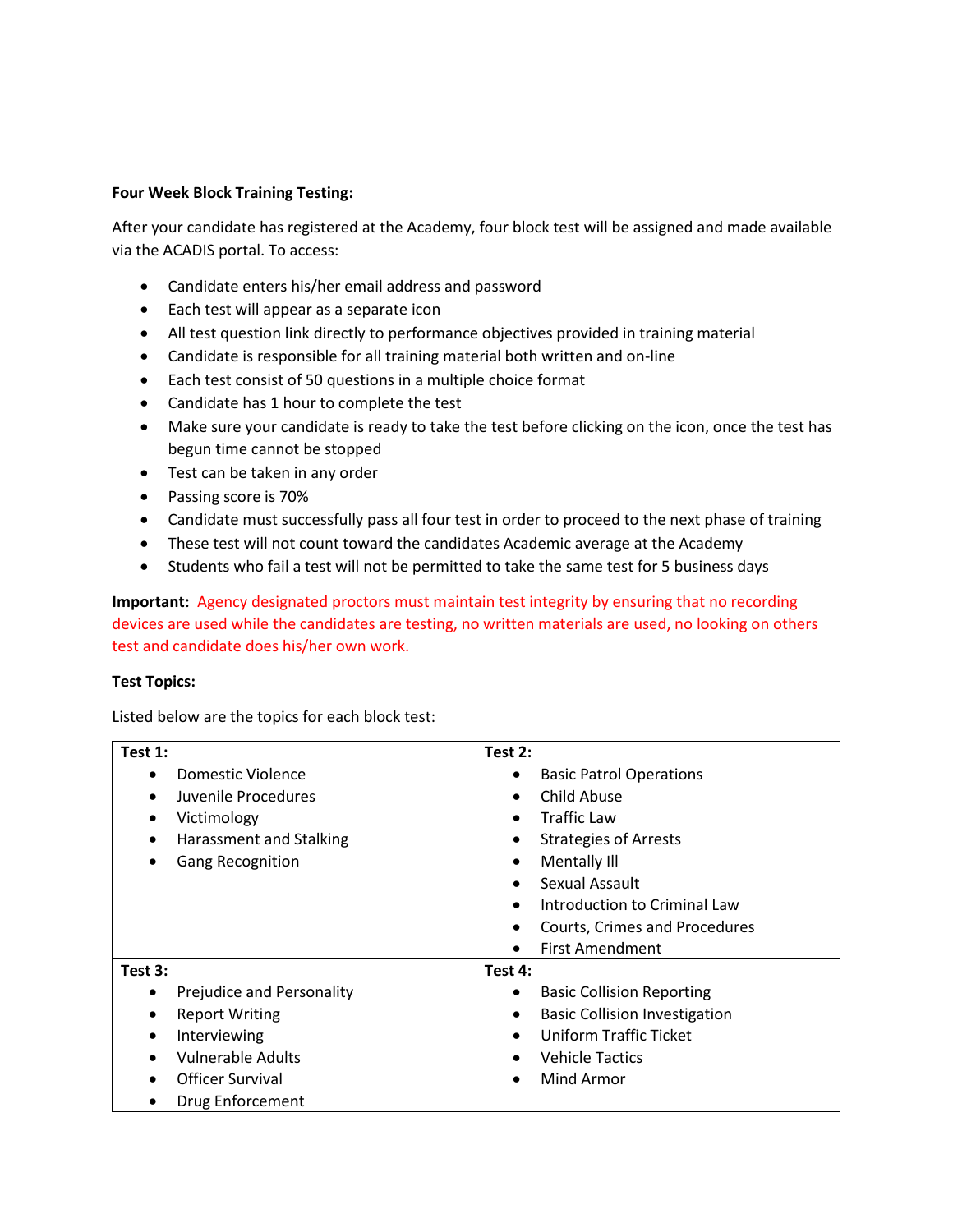| Crime Scene and Physical Evidence |  |
|-----------------------------------|--|
| Hazards Materials                 |  |

# **Cumulative Tests/Physical Abilities Test:**

Once a candidate has passed all four block tests he/she will come to the Academy to take the cumulative test and the Physical Abilities Test (PAT). The cumulative test will consist of a 2 hour 100 question test selected from all of the topics covered during the block training conducted at the agency. A minimum score of 70% is required for the written test and a time of 2 minutes and 6 seconds is required for the PAT. Students who fail the cumulative test twice will not be permitted to attend the Academy for one year.

In addition to successfully passing the four tests, students will be required to successfully complete ICS 100c and 700b (time allotted Tuesday of Block 3), and view/take the online NCIC test via SLED's portal (time allotted Friday of Block 3) prior to Academy attendance. Candidates should bring certificates of completion when reporting for the cumulative/PAT session.

## **Special Basic/Limited Duty Testing:**

All Special Basic and Limited Duty Testing will be conducted at the Academy. The agency training officer must register their candidate for a test session through ACADIS.

Candidates will be given a 1.5 hours to take a 75 question test consisting of questions derived from the performance objectives associated with the written material and on-line training segments.

### **Test Topics:**

| Arrest                                    | Introduction to Criminal Law<br>$\bullet$           |
|-------------------------------------------|-----------------------------------------------------|
| Civil Liability                           | Investigative Detention (Stop & Frisk)<br>$\bullet$ |
| <b>Civil Process</b>                      | Legally Defensible Use of Force<br>$\bullet$        |
| Confessions, Interrogation, Miranda       | Probable Cause<br>$\bullet$                         |
| Courts, Crimes and Courtroom              | Searches I<br>$\bullet$                             |
| Procedures                                | Searches II<br>$\bullet$                            |
| Ethics and Misconduct in Law<br>$\bullet$ | Searches III<br>$\bullet$                           |
| Enforcement                               | Specific Crimes - Against Persons                   |
| Evidence                                  | Specific Crimes - Against Property<br>$\bullet$     |
| <b>Exclusionary Rule</b>                  |                                                     |
| <b>First Amendment</b>                    |                                                     |
|                                           |                                                     |

In addition to the above topics Special Basic Candidates will be required to receive 7 hours of firearms training from their agency and complete the SLED NCIC training offered on SLED's portal. Additionally, Special Basic candidates will spend a week at the Academy going through additional firearms training and driver training before being certified.